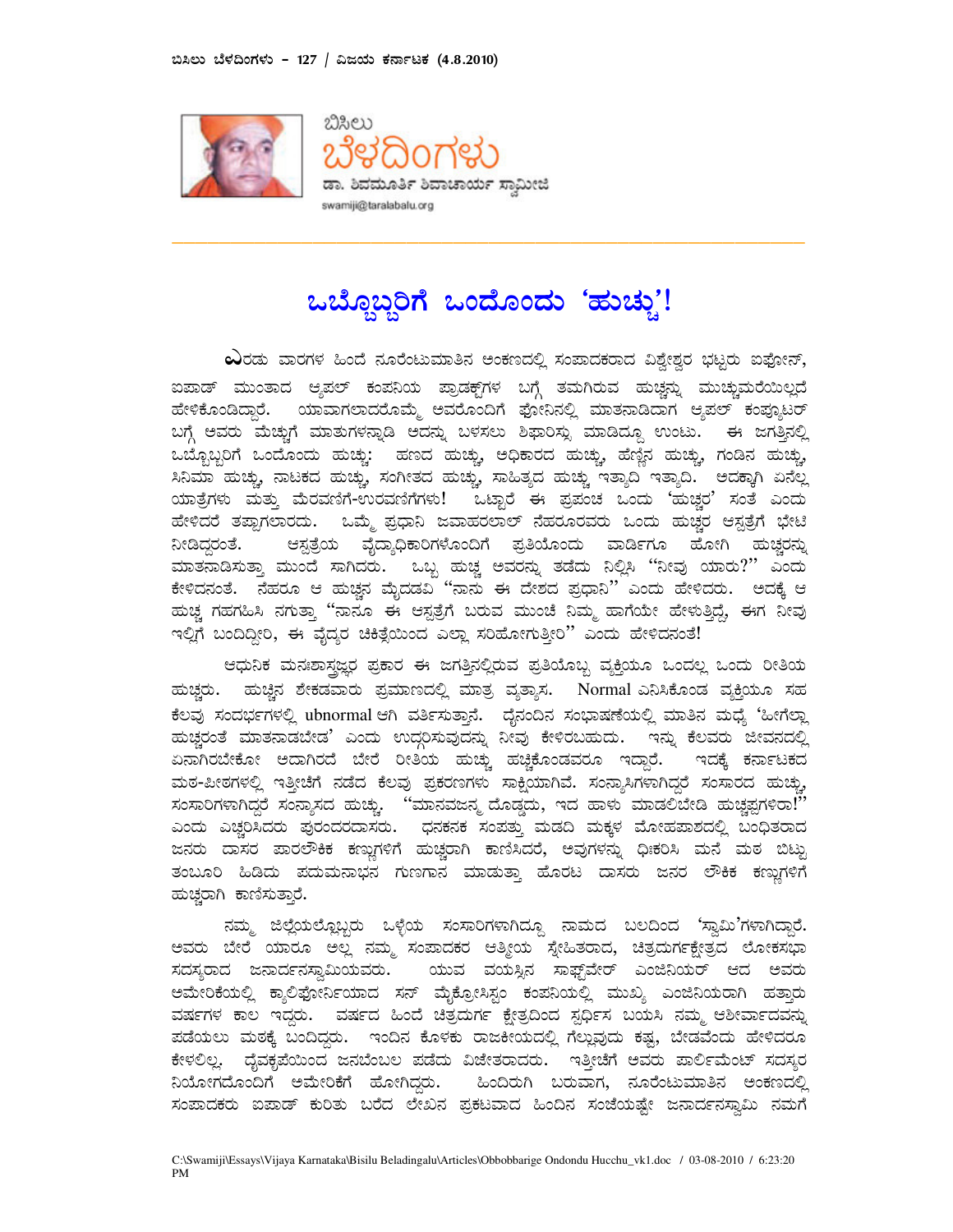ಕೊಡಲೆಂದು ಒಂದು ಐಪಾಡನ್ನು ತಂದಿದ್ದರು. ಅದರಲ್ಲಿ ನಮ್ಮ ದೇಶದ ರೈತರಿಗೆ ಸರಕಾರ ಆಧುನಿಕ ತಂತ್ರಜ್ಞಾನವನ್ನು ಬಳಸಿಕೊಂಡು ಹೇಗೆ ಅನುಕೂಲ ಮಾಡಿಕೊಡಬಹುದೆಂದು ಸವಿಸ್ತಾರವಾಗಿ ವಿವರಿಸಿದರು. ಅಮೇರಿಕೆಯಲ್ಲಿ ಲಕ್ಷಾಂತರ ಡಾಲರ್ ಸಂಪಾದಿಸುವ ದೊಡ್ಡ ಹುದ್ದೆಯಲ್ಲಿದ್ದು ರಾಜಿನಾಮೆ ಕೊಟ್ಟು ಬಂದ ಜನಾರ್ದನಸ್ವಾಮಿಯವರು ಅವರ ಸ್ನೇಹಿತರಿಗೆ ಹುಚ್ಚರಾಗಿ ಕಾಣಿಸುತ್ತಾರೆ. ಅವರದು ಖಂಡಿತಾ ರಾಜಕೀಯ ಹುಚ್ಚಲ್ಲ, ದೇಶಸೇವೆಯ ಹುಚ್ಚು ಎಂಬುದು ಅವರನ್ನು ನಿಕಟವಾಗಿ ಬಲ್ಲವರಿಗೆ ಗೊತ್ತು.

"If you want to kill a dog, name it mad" ಎಂಬ ಮಾತೊಂದು ಆಂಗ್ಲಭಾಷೆಯಲ್ಲಿದೆ. ಅಂದರೆ ಯಾವುದಾದರೂ ನಾಯಿಯನ್ನು ಕೊಲ್ಲಬೇಕೆಂದು ನಿಮಗೆ ಮನಸ್ಸಿದ್ದರೆ ನೀವೇ ಕಲ್ಲು ಹೊಡೆದು ಸಾಯಿಸುವುದು ಬೇಕಾಗಿಲ್ಲ. ಅದನ್ನು ಹುಚ್ರುನಾಯಿಯೆಂದು ಕರೆಯಿರಿ ಸಾಕು, ಆಗ ದಾರಿಯಲ್ಲಿ ಓಡಾಡುವವರೆಲ್ಲರೂ ಒಂದೊಂದು ಕಲ್ಲುಹೊಡೆದು ಸಾಯಿಸುತ್ತಾರೆ ಎಂದು ಇದರ ಶಾಬ್ದಿಕ ಅರ್ಥ. ಇದು ಬೆಂಗಳೂರಿನಲ್ಲಿ ಇತ್ತೀಚೆಗೆ ಶಾಲಾ ಮಕ್ಕಳನ್ನು ಕಚ್ಚಿ ಸಾಯಿಸುತ್ತಿರುವ ಬೀದಿ ನಾಯಿಗಳನ್ನು ಕುರಿತು ಹೇಳಿದ ಮಾತಲ್ಲ. ತಮಗಾಗದವರ ಬಗ್ಗೆ ಬೇರೆಯವರಿಗೆ ಚಾಡಿ ಮಾತು ಹೇಳಿ ಹೇಗೆ ಉಪಾಯದಿಂದ ಅವರನ್ನು ಮುಗಿಸಬಹುದು ಎಂದು ಹೇಳಿಕೊಡುವ ಕುಯುಕ್ತಿಯ ಮಾತಿದು. ಚಾಡಿಕೋರರನ್ನು ಕುರಿತು ಸಂಸ್ಥತದಲ್ಲಿ ಒಂದು ಸುಭಾಷಿತವಿದೆ:

## ಅಹೋ ಖಲಭುಜಂಗಾನಾಂ ವಿಪರೀತೋ ಹಿ ವಧಕ್ರಮಃ । ಕರ್ಣೌ ದಶತ್ಯೇಕಸ್ಯ ಪ್ರಾಣೈರನ್ಯೋ ವಿಯುಜ್ಯತೇ ॥

ಇದರ ಅರ್ಥ: ಹಾವು ಕಚ್ಚುವುದಕ್ಕೂ ಮನುಷ್ಯ ಕಚ್ಚುವುದಕ್ಕೂ ಒಂದು ಪ್ರಮುಖವಾದ ವ್ಯತ್ಯಾಸವಿದೆ. ವಿಷಜಂತುವಾದ ನಾಗರಹಾವು ಯಾರನ್ನು ಕಚ್ಚುತ್ತದೆಯೋ ಅವನು ಸಾಯುತ್ತಾನೆ. ಆದರೆ ಮನುಷ್ಯನೆಂಬ ವಿಷಸರ್ಪ ಒಬ್ಬರ ಕಿವಿಯನ್ನು ಕಚ್ಚಿದರೆ ಅದರ ಪರಿಣಾಮವಾಗಿ ಬೇರೊಬ್ಬನು ಸಾಯುತ್ತಾನೆ. ಒಬ್ಬರ ಚಾಡಿಮಾತುಗಳನ್ನು ಕೇಳಿ ಸಿಟ್ಟಿಗೆದ್ದ ವ್ಯಕ್ತಿ ವಿಚಾರಮಾಡದೆ ಬೇರೊಬ್ಬರ ಮೇಲೆ ಹರಿಹಾಯುತ್ತಾನೆ.

'ಅವನು ಸಾಮಾನ್ಯದವನಲ್ಲ, ಮಹಾವಿಷಕಂಠಕ' ಎಂಬ ಮಾತನ್ನು ನೀವು ಹಳಿಗಳಲ್ಲಿ ಕೇಳಿರಬಹುದು. 'ವಿಷಕಂಠ' ಎಂಬ ಶಬ್ಧಕ್ಕೆ ಸಂಸ್ಥತದಲ್ಲಿರುವ ಅರ್ಥವೇ ಬೇರೆ, ಕನ್ನಡದಲ್ಲಿರುವ ಅರ್ಥವೇ ಬೇರೆ. ಸಂಸ್ಥೃತದಲ್ಲಿ 'ವಿಷಕಂಠ' ಎಂದರೆ 'ಶಿವ' (ವಿಷಂ ಕಂಠೇ ಯಸ್ಯ ಸಃ - ಸಮಾನಾಧಿಕರಣ ಬಹುವ್ರೀಹಿ ಸಮಾಸ). ಪುರಾಣಗಳ ಪ್ರಕಾರ ದೇವತೆಗಳು ಮತ್ತು ದಾನವರು ಮಂದಾರ ಪರ್ವತವನ್ನು ಕಡಗೋಲನ್ನಾಗಿಯೂ, ವಾಸುಕಿಯನ್ನು ಹಗ್ಗವನ್ನಾಗಿಯೂ ಮಾಡಿಕೊಂಡು ಸಮುದ್ರಮಥನ ಮಾಡಿದ ಸಂದರ್ಭದಲ್ಲಿ ಮೊದಲಿಗೆ ಹೊರಬಂದದ್ದು ವಿಷ. ಅದರಿಂದ ಭಯಭೀತಿಗೊಂಡು ಎಲ್ಲರೂ ಕಾಲ್ಕಿತ್ತಾಗ ಆಸರೆಗೆ ಬಂದ ಶಿವ ಆ ವಿಷವನ್ನು ಕೈಗೆತ್ತಿಕೊಂಡು ಕುಡಿದ. ನೋಡಿ ಹೌಹಾರಿದ ಪಾರ್ವತಿ ಗಂಡನ ಕೊರಳನ್ನು ಬಿಗಿಹಿಡಿದು ನಿಲ್ಲಿಸಿದಳು. ಅದರ ಪರಿಣಾಮವಾಗಿ ವಿಷವು ಶಿವನ ಗಂಟಲಿನಲ್ಲಿಯೇ ಉಳಿಯಿತು. ಹೀಗೆ ಜಗತ್ತಿನ ಜನರ ಪ್ರಾಣವನ್ನು ಉಳಿಸಲೋಸುಗ ವಿಷವನ್ನು ಕುಡಿದ ಶಿವನು 'ವಿಷಕಂಠ' ಎನಿಸಿದ. ಸಂಸ್ಥತದ 'ವಿಷಕಂಠ'ನೇ ಕನ್ನಡದ 'ನಂಜುಂಡೇಶ್ವರ'. ಆದರೆ ಅಫ್ರಟ ಕನ್ನಡ ಶಬ್ದವಾದ 'ನಂಜುಂಡ'ನಿಗೆ ಇಲ್ಲದೇ ಇರುವ ಆಪಾರ್ಥ ಸಂಸ್ಥತದ 'ವಿಷಕಂಠ' ಶಬ್ದಕ್ಕೆ ಬಂದಿದೆ. ಅದೇಕೋ ಏನೋ ಕನ್ನಡಿಗರ ನಾಲಗೆಯಲ್ಲಿ 'ವಿಷಕಂಠ' ಎಂದರೆ ಶಿವನಂತೆ ತಾನು ವಿಷ ಸೇವಿಸಿ ಇನ್ನೊಬ್ಬರ ಪ್ರಾಣ ಉಳಿಸುವ ವ್ಯಕ್ತಿಯಲ್ಲ, ತನ್ನೊಳಗಿರುವ ದ್ವೇಷದ ವಿಷವನ್ನು ಕಾರಿ ಇನ್ನೊಬ್ಬರ ಪ್ರಾಣ ತೆಗೆಯುವ ಧೂರ್ತವ್ಯಕ್ತಿ!

ಪುತಿ ಸೋಮವಾರದಂದು ಸಿರಿಗೆರೆಯಲ್ಲಿ ನಡೆಯುವ ನಮ್ಮ ''ಸದ್ಧರ್ಮ ನ್ಯಾಯಪೀಠ''ದ ಮುಂದೆ ಇಂತಹ ಒಂದು ಪ್ರಕರಣ ಬಂದಿತ್ತು. ಒಬ್ಬ ಯುವ ಮಹಿಳೆ ತನ್ನ ಮೂರ್ಥಾಲ್ಕು ವರ್ಷದ ಮಗುವಿನೊಂದಿಗೆ ತನ್ನ ಗಂಡನ ವಿರುದ್ಧ ದೂರು ತೆಗೆದುಕೊಂಡು ಬಂದಿದ್ದಳು. ಪತಿ-ಪತ್ತಿಯರ ಮಧ್ಯೆ ವಿರಸ ಉಂಟಾಗಿ ಅವಳು ತವರು ಮನೆ ಸೇರುವಂತಾಗಿತ್ತು. ಅದಕ್ಕೆ ಕಾರಣ ಅವಳ ಗಂಡನ ಮನೆಯಲ್ಲಿ ಎಲ್ಲರೂ ಆಕೆಗೆ ಹುಚ್ಚಿಯ ಪಟ್ಟವನ್ನು ಕಟ್ಟಿದ್ದರು. ಅಕೆಯ ಗಂಡನಿಗೆ ನೋಟೀಸು ಕೊಟ್ಟು ಕರೆಸಿ ವಿಚಾರಣೆ ಆರಂಭಿಸಿದಾಗ ಅವಳ ಕೆಲವು ನಡವಳಿಕೆಗಳು ಬಾಲಿಶವಾಗಿ ಕಂಡುಬಂದವು. ಆದರೆ ಅವಳು ಹುಚ್ಚಿಯಾಗಿರಲಿಲ್ಲ. ಹತ್ತಿರದ ಸಂಬಂಧಿಕರೆಲ್ಲರೂ ಆಕೆಯನ್ನು ಹುಚ್ಚಿ, ಹುಚ್ಚಿ ಎಂದು ಚುಚ್ಚು ಮಾತುಗಳನ್ನಾಡಿ ಆಕೆಯ ಮನಸ್ಸು ರೋಸಿಹೋಗುವಂತೆ ಮಾಡಿದ್ದರು. ನಮಗೆ ಪರಿಚಿತರಿರುವ ಮನೋರೋಗತಜ್ಞರ ಬಳಿ ತಪಾಸಣೆ ಮಾಡಿಸಿಕೊಂಡು ಬರಲು ಸೂಚಿಸಿದಂತೆ ಅವಳ ತಂದೆ-ತಾಯಿಗಳು ವೈದ್ಯರ ಹತ್ತಿರ ತೋರಿಸಿಕೊಂಡೂ ಬಂದರು. ವೈದ್ಯರು ಆಕೆಗೆ ಯಾವ ಹುಚ್ಚೂ ಇಲ್ಲವೆಂದು ಸ್ಪಷ್ಟವಾಗಿ ವರದಿ ಮಾಡಿದರು. ಗಂಡನಿಗೂ ಆಕೆಗೂ ವಯಸ್ಸಿನಲ್ಲಿ ಸ್ತಲ್ಪ ಅಂತರ. ಗಂಡನಿಗೆ ತನ್ನ ತಂದೆ-ತಾಯಂದಿರ ಮೇಲೆ ಬಹಳ ಪ್ರೀತಿ. ತನ್ನ ಹೆಂಡತಿ ಅವರನ್ನು ಅಷ್ಟೇ ಪ್ರೀತಿಯಿಂದ ನೋಡಿಕೊಳ್ಳಬೇಕೆಂಬ ಅವನ ನಿರೀಕ್ಷೆ ಹುಸಿಯಾಯಿತು. ಯುವ ವಯಸ್ಸಿಗೆ ಸಹಜವಾದ ಆ ಮಹಿಳೆಯ ಕನಸುಗಳು ಭಗ್ನಗೊಂಡವು.

 $-2-$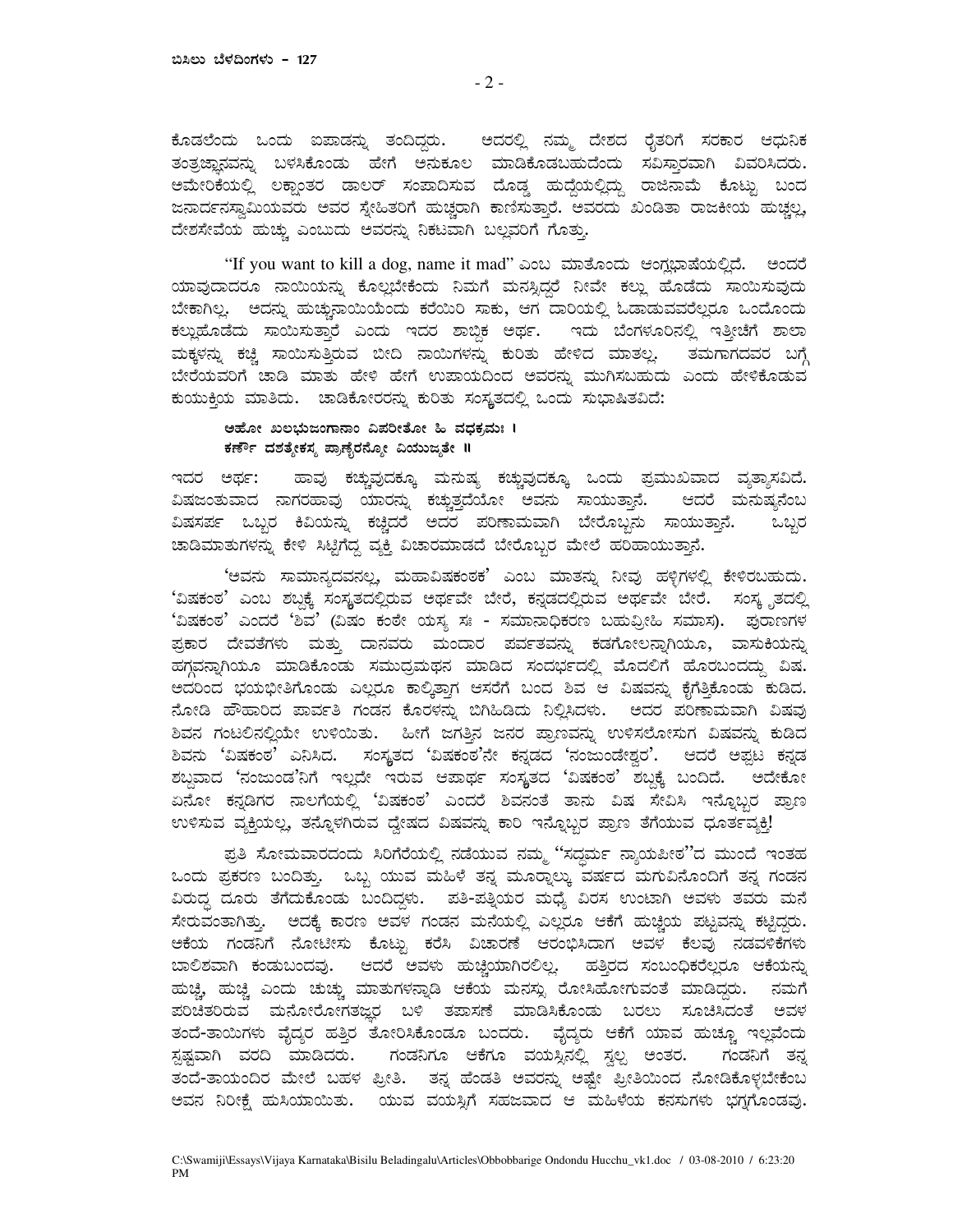ಗಂಡ ಆಕೆಗಾಗಿ ಬೇರೆ ಮನೆ ಮಾಡಿದ. ಆದರೂ ಸುಧಾರಿಸಲಿಲ್ಲ. ಹೆಂಡತಿಯ ಚಾರಿತ್ಯದ ಬಗ್ಗೆ ಗಂಡನಿಗೆ ಎಳ್ಳಷ್ಟೂ ಅನುಮಾನವಿಲ್ಲ. ಗಂಡನ ಚಾರಿತ್ರ್ಯದ ಬಗ್ಗೆ ಹೆಂಡತಿಗೂ ಯಾವ ಅಪನಂಬಿಕೆ ಇಲ್ಲ. ಆದರ ಗಂಡನನ್ನು ಹಂಗಿಸಿ ಮಾತನಾಡುತ್ತಿದ್ದಳು. ವಿರಸಕ್ಕೆ ನಾಂದಿಯಾಯಿತು. ಒಂದು ದಿನ ಹೇಳದೆ ಕೇಳದೆ ತನ್ನ ಮಗುವಿನೊಂದಿಗೆ ಆಕೆ ತವರು ಮನೆ ಸೇರಿದಳು. ದೀರ್ಘಕಾಲ ಹೆಂಡತಿ ವಾಪಾಸು ಬಾರದ ಕಾರಣ ಸಿಟ್ಟಿಗೆದ್ದ ಗಂಡ ವಿವಾಹ ವಿಚ್ಛೇದನ ಕೋರಿ ಕೋರ್ಟಿನಲ್ಲಿ ಕೇಸು ದಾಖಲಿಸಿದ. ಹೆಂಡತಿ ಹತಾಶಳಾಗಿ ಆತ್ಮಹತ್ಯೆ ಮಾಡಿಕೊಳ್ಳುವ ಪ್ರಯತ್ನ ನಡೆಸಿದಳು. ಆತ್ಮಹತ್ಯೆ ಪ್ರಯತ್ನಕ್ಕೆ ಅಳಿಯನೇ ಕಾರಣವೆಂದು ಆಕೆಯ ತಂದೆ ಪೋಲೀಸರಿಗೆ ದೂರು ಸಲ್ಲಿಸಿದ. ಪೋಲೀಸರು ಗಂಡನನ್ನು ಬಂಧಿಸಿ ಜೈಲಿಗೆ ಕಳುಹಿಸಿದರು. ಗಂಡ ಕೆಲವು ದಿನಗಳ ನಂತರ ಜಾಮೀನಿನ ಮೇಲೆ ಬಿಡುಗಡೆ ಹೊಂದಿ ಬಂದ. ಆಸ್ಪತ್ರೆಯಿಂದ ಚೇತರಿಸಿಕೊಂಡು ಹೆಂಡ ತವರು ಮನೆಗೆ ವಾಪಾಸು ಬಂದಳು. ಅತ್ತ ಜೈಲಿನ ಕಹಿ ಅನುಭವದಿಂದ ಹೊರಬಂದ ಆಕೆಯ ಗಂಡ ಮತ್ತಷ್ಟೂ ಹೆಂಡತಿಯನ್ನು ದ್ವೇಷಿಸತೊಡಗಿದ. ಇತ್ತ ಗಂಡನ ಮನೆಗೆ ಹೋಗಬೇಕೆಂದು ಹೆಂಡತಿ ಚಡಪಡಿಸತೊಡಗಿದಳು. ಇಬ್ಬರನ್ನೂ ಕೂರಿಸಿಕೊಂಡು ಎಷ್ಟೇ ತಿಳಿಹೇಳಿದರೂ ಹೆಂಡತಿಯನ್ನು ಮನೆಗೆ ಬಿಟ್ಟುಕೊಳ್ಳಲು ಗಂಡ ಸಿದ್ದನಿಲ್ಲ. ಗಂಡಹೆಂಡಿರ ಜಗಳದಲ್ಲಿ ಕೂಸು ಬಡವಾಯಿತು ಎಂಬ ಗಾದೆಯ ಮಾತಿನಂತೆ ಏನೂ ಅರಿಯದ ಮಗುವಿನ G r ತಿಯನ್ನು ನೋಡಿ ನಮಗೆ ಮರುಕ!

ಎಲ್ಲರೂ ತಮ್ಮ ಮೂಗಿನ ನೇರಕ್ಕೇ ಯೋಚಿಸುತ್ತಾರೆ. ಕ್ಷಣಕಾಲವೂ ಇತರರ ಕಣ್ಣುಗಳಿಂದ ತಮ್ಮನ್ನು ನೋಡಿಕೊಳ್ಳುವುದಿಲ್ಲ. ತನ್ನಿಂದ ಇನ್ನೊಬ್ಬರಿಗೆ ಏನಾಗಬೇಕೆಂದು ಯೋಚಿಸುವ ಗೋಜಿಗೆ ಹೋಗದೆ ಇನ್ನೊಬ್ಬರಿಂದ ತನಗೇನಾಗಬೇಕೆಂದು ಯೋಚಿಸುವವರೇ ಜಾಸ್ತಿ. 'ತಾನೊಂಟೋ ಮೂರುಲೋಕ ಉಂಟೋ' ಎಂಬುದ ಅಂಥವರ ಜೀವನದ ಧ್ಯೇಯವಾಕ್ಯ. ನಮ್ಮ ಮಠದ ವಾರ್ಷಿಕ ಸಮಾರಂಭವಾದ `ತರಳಬಾಳು ಹುಣ್ಣಿವೆ ಮಹೋತ್ಸವ´ದಲ್ಲಿ ಹಳ್ಳಿಯ ಜನರು ಬಹಳ ಇಷ್ಟಪಡುವ ಪ್ರಮುಖ ಭಾಷಣಕಾರರಲ್ಲಿ ಇಳಕಲ್ಲಿನ ಕಾಲೇಜೊಂದರ ಪ್ರಾಧ್ಯಾಪಕರಾದ ಶಂಭು ಬಳಿಗಾರ್ ಅವರೂ ಒಬ್ಬರು. ಜಾನಪದ ಸೊಗಡಿನಿಂದ ಕೂಡಿದ ಅವರ ಮಾತಿನ ಶೈಲಿ ಕೇಳುಗರ ಕಿವಿಗೆ ತುಂಬಾ ಹಿತಕರ. ಅವರು ಹೇಳುವ ರೋಚಕವಾದ ಕಥೆ ಹೀಗಿದೆ

ಒಬ್ಬ ಹಳ್ಳಿ ರೈತ ತನ್ನ ಜಮೀನು ಉಳುಮೆ ಮಾಡಲು ಎತ್ತುಗಳನ್ನು ಹೊಡೆದುಕೊಂಡು ಹೋಗುತ್ತಿದ್ದ. ಎದುರಿಗೆ ಸಿಕ್ಕ ಅಪರಿಚಿತ ವ್ಯಕ್ತಿಯೊಬ್ಬ ತಾನು ಹೋಗಬೇಕೆಂದಿದ್ದ ಊರಿನ ದಾರಿಯನ್ನು ಕೇಳಿದ. ರೈತನಿಗೆ ಕಿವಿ ಅಷ್ಟಾಗಿ ಕೇಳಿಸುತ್ತಿರಲಿಲ್ಲ. ತನ್ನ ಜಮೀನು ಎಷ್ಟಿದೆಯೆಂದು ಆ ವ್ಯಕ್ತಿ ಕೇಳುತ್ತಿದ್ದಾನೆಂದು ತಪ್ಪು ಗ್ರಹಿಸಿ ಕೈಯಲ್ಲಿದ್ದ ಬಾರಿಕೋಲನ್ನು ಎತ್ತಿಹಿಡಿದು ಸುತ್ತಾ ತೋರಿಸಿ `ಇದೆಲ್ಲಾ ನನ್ನದೇ ಜಮೀನು´ ಎಂದು ಹೇಳಿದ. ಜಮೀನ ಉಳುಮೆ ಮಾಡಿ ದಣಿದ ರೈತ ಸಂಜೆ ಮನೆಗೆ ಬಂದ. ದಾರಿಯಲ್ಲಿ ಸಿಕ್ಕ ವ್ಯಕ್ತಿ ತನ್ನ ಜಮೀನು ವಿಚಾರವಾ ಕೇಳಿದ್ದನ್ನು ಹೆಂಡತಿಗೆ ಹೆಮ್ಮೆಯಿಂದ ವಿವರಿಸಿದ. ಹೆಂಡತಿಗೂ ಕಿವಿ ಸರಿಯಾಗಿ ಕೇಳಿಸುತ್ತಿರಲಿಲ್ಲ. ತನಗೆ ಯಾವ ಒಡವೆ ಮಾಡಿಸಬೇಕೆಂದು ಗಂಡ ಕೇಳುತ್ತಿದ್ದಾನೆಂದು ತಪ್ಪು ಗ್ರಹಿಸಿ ``ನೀವು ಪ್ರೀತಿಯಿಂದ ಯಾವ ಒಡವೆ ಮಾಡಿಸಿಕೊಟ್ಟರೂ ಹಾಕಿಕೊಳ್ಳುತ್ತೇನೆ'' ಎಂದು ನಾಚಿ ನುಡಿದಳು. ಒಳಗೆ ಹೋಗಿ ಗಂಡ ಕೇಳಿದ್ದನ್ನು ಮಗಳೊಂದಿಗೆ ಹಿಗ್ಗಿನಿಂದ ಹೇಳಿಕೊಂಡಳು. ವಯಸ್ಸಿಗೆ ಬಂದ ಮಗಳು ಮದುವೆಯ ಗುಂಗಿನಲ್ಲಿದ್ದಳು. ಅಕೆಯ ಸರಿಯಾಗಿ ಕೇಳಿಸಿಕೊಳ್ಳದೆ ''ನೀವು ನನ್ನನ್ನು ಒಬ್ಬ ಕುಂಟನಿಗಾದರೂ ಕೊಡಿ, ಕುರುಡನಿಗಾದರೂ ಕೊಡಿ, ನೀವು ತೋರಿಸಿದ ಗಂಡನ್ನು ಮದುವೆಯಾಗುತ್ತೇನೆ $^{\prime\prime}$  ಎಂದು ವೈಯ್ಯಾರದಿಂದ ಹೇಳಿದಳು. ಆ ಹುಡುಗಿ ನಂತರ ಮನೆಯ ಕೆಲಸದಾಕೆಯ ಹತ್ತಿರ ಹೋಗಿ ತಂದೆ-ತಾಯಿ ತನಗೆ ಗಂಡನ್ನು ನೋಡುತ್ತಿರುವುದಾಗಿ ಖುಷಿಯಿಂದ ಹೇಳಿಕೊಂಡಳು. ಕೆಲಸದಾಕೆಯೂ ಕಿವುಡಿ. ಬಹಳ ವರ್ಷಗಳ ಕಾಲ ನಿಷ್ಠೆಯಿಂದ ಮನೆಗೆಲಸವನ್ನು ಮಾಡಿಕೊಂಡು ಬಂದಿದ್ದ ಆಕೆ ಮನೆಯ ಯಜಮಾನಿತಿ ತನಗೆ ಎಂಥಾ ಸೀರೆ ಬೇಕೆಂದು ಕೇಳಲು ಹೇಳಿಕಳುಹಿಸಿದ್ದಾಳೆಂದು ತಪ್ಪು ಗ್ರಹಿಸಿ ``ನೀವು ಉಟ್ಟ ಸೀರೆಯನ್ನಾದರೂ ಕೊಡಿ, ಹರಿದ ಸೀರೆಯನ್ನಾದರೂ ಕೊಡಿ, ಕೊಟ್ಟದ್ದನ್ನು ಉಟ್ಟುಕೊಳ್ಳುತ್ತೇನೆ. ನಾನ ಇಂತಹುದೇ ಬೇಕೆಂದು ಎಂದಾದರೂ ಕೇಳಿದ್ದೇನೆಯೇ?′´ ಎಂದು ದೈನ್ಯದಿಂದ ನುಡಿದಳು. ಗಂಡನಿಗೆ ಜಮೀನಿನ ಗುಂಗು, ಹೆಂಡತಿಗೆ ಒಡವೆಯ ಗುಂಗು, ಮಗಳಿಗೆ ಮದುವೆ ಗುಂಗು, ಕೆಲಸದಾಕೆಗೆ ಸೀರೆಯ ಗುಂಗು! ಇಂತಹ ಗುಂಗಿನಲ್ಲಿರುವ ಜನರನ್ನು ಕಂಡೇ ನಿಷ್ಠುರವಾದಿ ಶರಣನಾದ ಅಂಬಿಗರ ಚೌಡಯ್ಯನವರು ಹೇಳಿದ್ದು

ಬಡತನಕ್ಕೆ ಉಂಬುವ ಚಿಂತೆ ಉಣಲಾದರೆ ಉಡುವ ಚಿಂತೆ ಉಡಲಾದರೆ ಇಡುವ ಚಿಂತೆ ಇಡಲಾದರೆ ಹೆಂಡಿರ ಚಿಂತೆ ಹೆಂಡಿರಾದರೆ ಮಕ್ಕಳ ಚಿಂತೆ